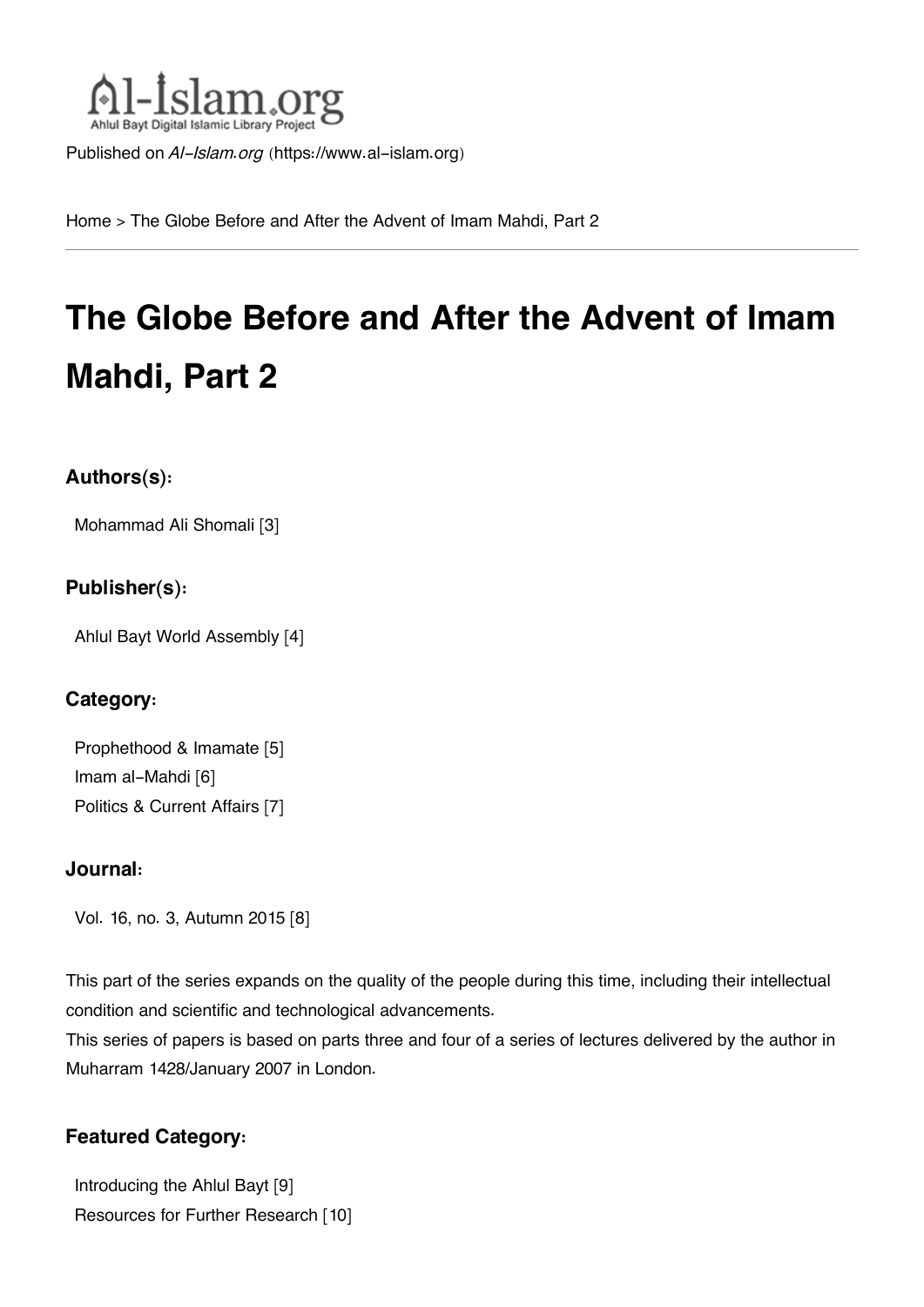[Responses to Misconceptions](https://www.al-islam.org/feature/responses-misconceptions) [11] Shi['a beliefs explained](https://www.al-islam.org/feature/shia-beliefs-explained) [12]

### **Topic Tags:**

[End of Times](https://www.al-islam.org/tags/end-times) [13]

### **Person Tags:**

[Imam Mahdi \(a\)](https://www.al-islam.org/person/imam-al-mahdi) [14]

# **The Globe Before and After the Advent of Imam Mahdi, Part 2**

**Mohammad Ali Shomali**

## **[Abstract](#page--1-0)**

Islamic sources hold a rich account of the 'End of Times' an era described in the eschatologies of the dominant world religions. It refers to the world's state of affairs before and after the coming of Imam Mahdi to establish worldwide justice and peace.

The previous part offered an overview of the concept of the 'End of Times' from the viewpoint of the dominant world religions, as well as the Islamic perspective using the Qur'an and hadith as sources to envision what lays ahead of us, and with the purpose of increasing our knowledge on the advent of Imam Mahdi, establishing a positive relationship with the Imam, and preparing for his return.

This part expands on the quality of the people during this time, including their intellectual condition and scientific and technological advancements.

## **[Intellectual Situation](#page--1-0)**

In this part, the focus is on the intellectual situation of the people at the time of Imam Mahdi the level of human understanding and thought. According to Islam, knowledge, understanding, thinking, contemplation and reflection are very important. Islamic sources use terms such as tafakkur, tadabbur, shu'ur, 'ilm, ma'rifah , all different terms that refer to the significance of understanding. Thus, we are to investigate the level of people's understanding before and after the advent of Imam Mahdi.

According to hadiths, many doubts during the "End of Time" will be prevalent among the people, almost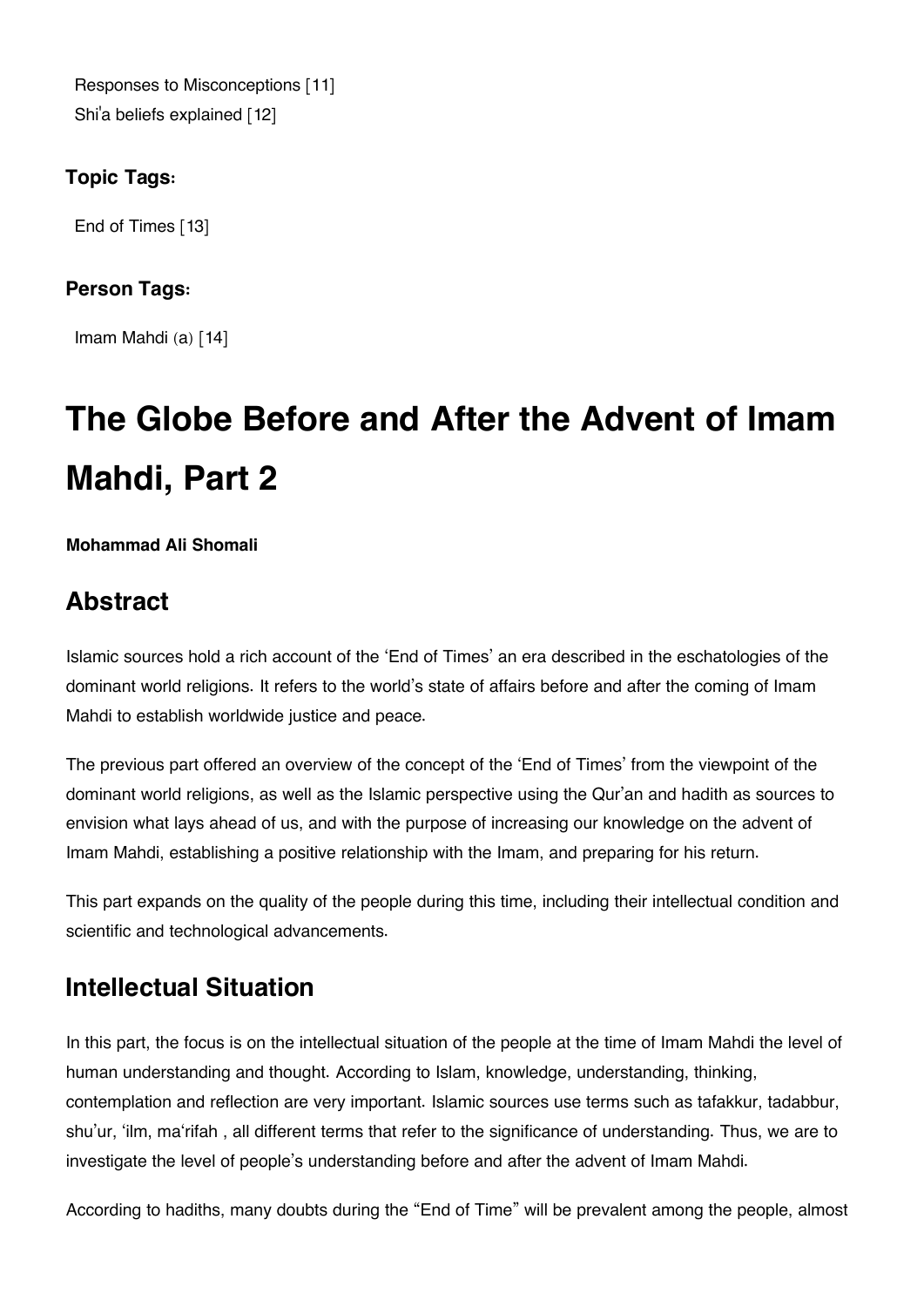like an epidemic illness, doubts with respect to many issues, although it will firstly manifest in the fundamental questions of life: our origin, what we will ultimately witness, what we should do to prepare for our end in this world, and so forth. It will be like a state of confusion that will be widespread; people will be, and perhaps currently are, faced with various ways of thinking about humanity, creation, and the proper course of action a person should take.

This will exist even among the believers and some Shi'a who will experience doubts in their hearts. They will say 'If there is such a person as Imam Mahdi, then why has he not reappeared? How long do we wait for him?' Such feelings of confusion will be widespread.

Shaykh Tusi narrates a hadith in al-Ghaybah referring to the end of time*: "In that age, those after falsity (mubtilun) will be experiencing many doubts*[1](#page--1-0)*."* However, these doubts will not be real or logical ones; they will be self-inflicted, as mentioned in the Qur'an:

# وما كنت تَتْلُو من قَبله من كتَابٍ و تَخُطُّه بِيمينكَ ۖ اذًا رتَاب الْمبطلُونَ

#### *"You did not use to recite any scripture before it, nor did you write it with your right hand, for then the impugners would have been skeptical."* **(29:48)**

In other words, it did not matter what the Prophet did. Those who were committed to falsifying his message would constantly argue that the Qur'an was not from God. There is a difference between having genuine doubts and stubborn doubts.

There is a story of Avicenna and one of his students. On one occasion, they were together on a journey, and the student continuously praised Avicenna from time to time, saying that he was a genius and a great person[2](#page--1-0), and that if he claimed some high position of authority people would follow him. Avicenna did not reply.

In the middle of one cold night as they were asleep, when Avicenna asked the student for some water, he began to make excuses and avoided the subject. Avicenna asked him again, and he continued to make excuses. At the time of the morning prayers, the muadhdhin, or caller to prayer, began to recite the adhan (call to prayer).

Avicenna then said to the student that this was the difference between himself and someone with real authority. The Prophet, who lived centuries ago and whom the caller to prayer has never seen, has enough love and authority to cause that man to leave his bed, go out into the dark and cold to pronounce the adhan every night, whilst he had known Avicenna closely for so many years, and as a teacher no less, yet still he did not listen to him and could not give him water when he asked for it. Such doubts and scepticism are self-inflicted.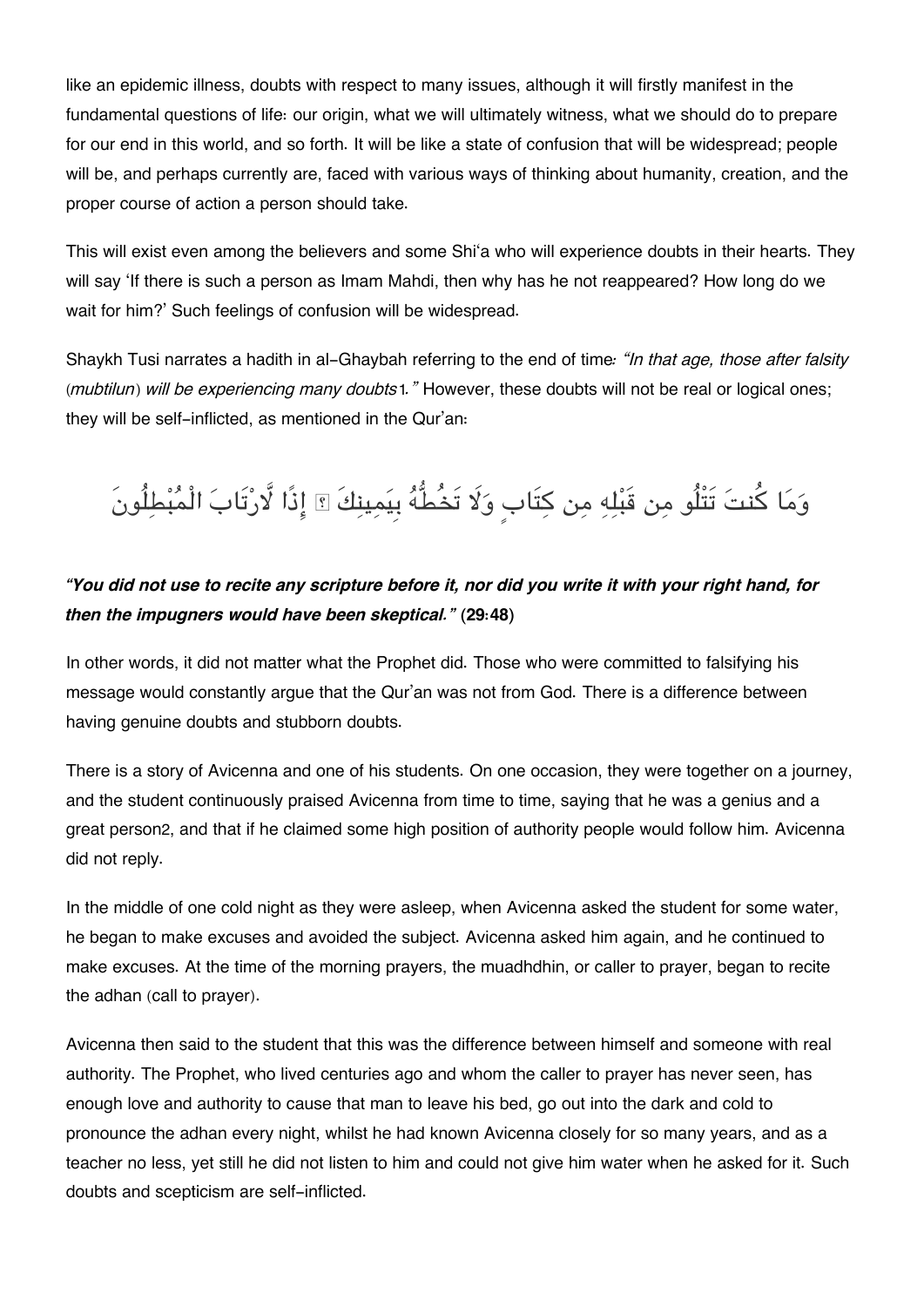Imam Ali quotes from the Prophet, as narrated in Kamal al-Din by Shaykh Saduq: *"Mahdi is from my progeny; he will have an occultation and there would be perplexity due to which nations will go astray*[3](#page--1-0)*."*

Another report reached us from Imam Sadiq, which is a good tiding for us; if we are truly believers then this will make us rejoice:

The time in which God is closest to His servant and happiest with him is when they miss the Hujjah (proof) of God [i.e. when the Hujjah is not with them]. He is not visible for them and they do not know where he is. But nevertheless they remain certain that the Hujjah of God is present. At this time these people should expect the advent (faraj) in the mornings and evenings [i.e. all day, every day].

On the other hand, the time in which God is most angry with His enemies is the time of ghaybah because the Hujjah is not physically present. God knew that genuine believers would not have doubt. And had He known that genuine believers would start doubting then He would not have taken away His Hujjah even for a blink of an eye[4](#page--1-0). We may sometimes feel that we are at a loss because the Hujjah of our time is not physically accessible to us. Imam Sadiq, however, tells us that this is the time that God is most happy with us, even more so than the people who were able to sit with and listen directly to the other great personalities such as the Prophet and the other Imams.

And He is angrier with His enemies in this time because the Shi'as are without their leader and are facing oppression, hence making the anger of God more severe with the oppressors. Indeed, we are the orphans of the Ahlul Bayt because our spiritual fathers are not with us. God is very much supportive of us and angry with those who are hostile to us.

The last part of the hadith suggests that the doubts are not genuine; they are pseudo-doubts, and a true believer would not doubt. Indeed, there is little difference whether the ghaybah is ten years or 10,000 years, as logically there is no difference. God knows that real believers would never doubt. If He knew they would doubt then He would never take away his Hujjah into occultation.

At the end of time, despite all the confusions and skepticism, there will be some people who possess a very profound and deep understanding. When Imam Zayn al-Abidin was asked about tawhid (the oneness of God), he replied, *"God knew there would be people at the end of time so profound and deep in their understanding, and because of them God revealed the chapter "Say, 'He is Allah, the One'"* and the beginning of Surat al-Hadid up to

واللَّـه بِما تَعملُونَ بصير

#### *"He is aware of what is in the breasts (57:1-6)*[5](#page--1-0)*."*

From this we conclude that there will be a group of people at the end of time with the profundity and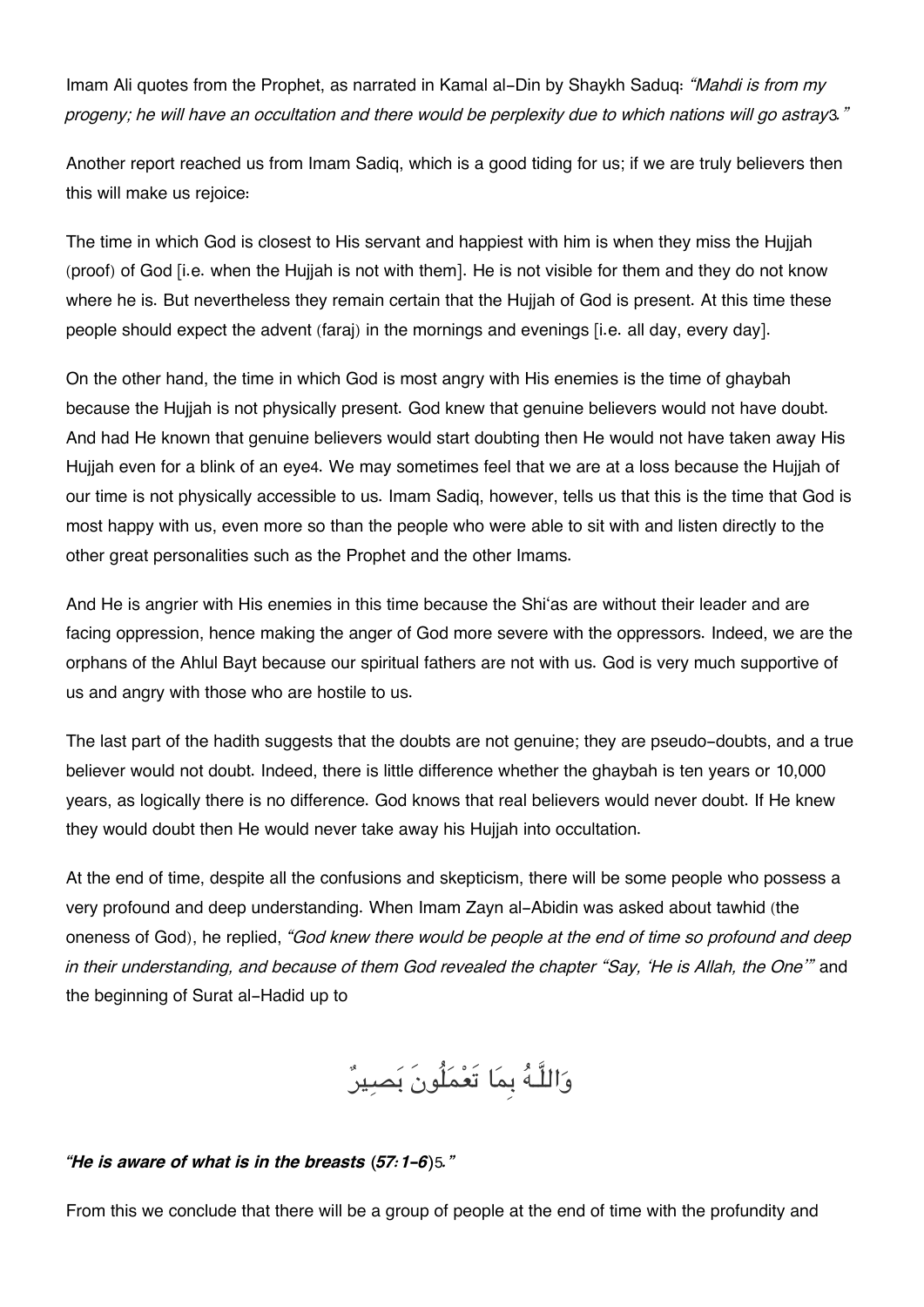depth sufficient to understand the meanings of these verses. God's names in these verses, such as Samad, Awwal, Akhir, Zahir, and Batin cannot be explained without philosophical knowledge and insightfulness.

Of course, there were people before the end of time who read and understood these verses, but not with the truer and deeper meaning. In our time, we know so much more about these verses, and certainly we understand them in a much better way than those who came before us. It would not be difficult to argue – based on these hadiths – that at the end of time there would be some people who have no doubts; rather, they possess certainty and a profound understanding even before the advent of Imam Mahdi.

## **[The Best of People](#page--1-0)**

In another hadith from Imam Zayn al-Abidin, we read:

The occultation of the twelfth successor of the Prophet will last a long time, the people that live in that time of occultation who believe in his imamah and await his advent are better than the people of every other age. This is because God has given them so much intelligence and understanding that for them seeing or not seeing their Imam is the same[6](#page--1-0).

When the Imam says that the people of the end of time are 'better than the people of every other age', this is relatively speaking. It does not mean every single person of the end of time is better than every single person of other ages; rather, it is in a general sense.

The enquiry we must now make is why are the people of the end of time better in a general sense than people of other times? Is it due to their extra worship, or that they work harder? According to this hadith, it is because they have a better understanding, stemming from the intellect.

Without a proper level of understanding, we risk being like the person described in a hadith: There was a person who was on an island and was satisfied with this way of life. He thanked God that everything around him was perfect: he had good health, food, and environment. But he had one complaint; he would say, *"Where is the donkey of God so I can feed him properly."* In other words, despite much worship and being surrounded by many bounties, he had misunderstood God, thinking of Him as a being who rode a donkey. The value of such worship, when not coupled with proper understanding, is reduced.

Those who possess superficial knowledge must see realities in order to believe. While the people at the time of Prophet Musa requested him to ask God to show Himself to them, the people of the end of time appreciate their Imam whether they see him or not. Imam Zayn al- Abidin says, *"These are the people who are true and sincere; they are the genuine Shi'as, and they call to the religion of God secretly and openly [i.e. their very being is a call to Islam]*[7](#page--1-0)*."*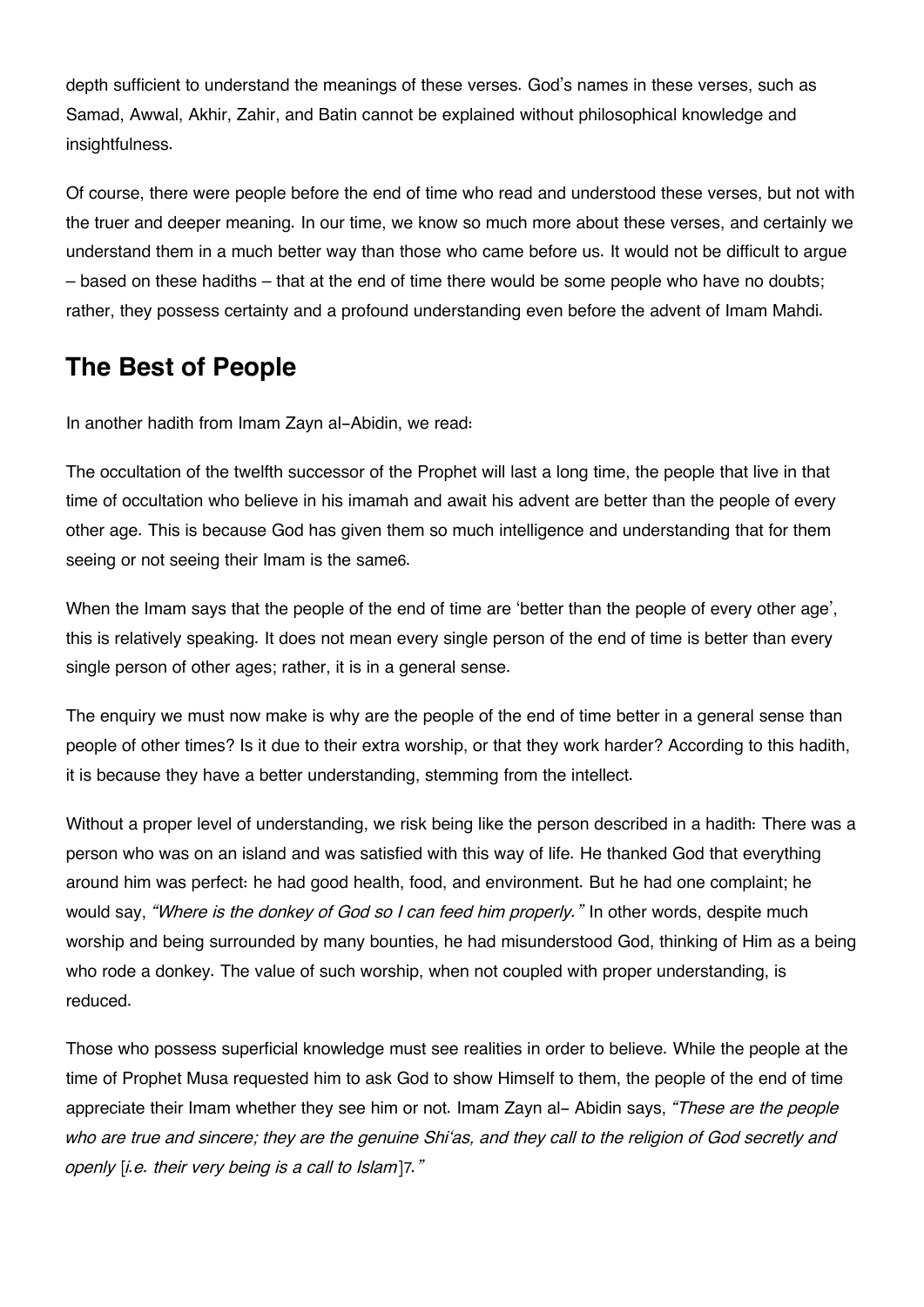## **[Intellects will be made complete](#page--1-0)**

Al-Kafi contains the following hadith from Imam al-Baqir:

*"When our Qa'im comes, God will put his hand [either the hand of God or the hand of Imam Mahdi] on the heads of the servants; and God will bring together their intellects and then their understanding will become complete*[8](#page--1-0)*."*

We can infer the following points from this:

1. The change in understanding referred to in this hadith is a comprehensive and general change intended for humankind, rather than limited to any one group.

2. The nature of this event does not have a simple explanation. There is no mention of God sending any new book or message, nor any messenger; rather, it refers to placing a hand. Whether it is His hand or the Imam's hand is irrelevant. In any case, it is a divine act, a special providence for the people of that time, and Imam Mahdi is God's instrument on the most important part of a human being, i.e. his mind. From this we can conclude that God directly attends to human understanding.

3. The intellects are put together. This could mean:

a. Placing a hand on them brings about reconciliation and agreement among people, and will end combat and discrepancies, and increase cooperation and mutual understanding. As said in other hadiths, the cleverest person is he who brings together the knowledge and understanding of others, whereas an ignorant person is one who says he knows everything and thinks that he does not need anyone else.

Overall, this will enable people to set aside hostility, and will enter them into a harmonious way of thinking. Although the human population is more than six billion, our collective understanding and intellect is not multiplied six billion times. We somehow block and limit one another when our intellects clash.

b. By placing a hand on them, God puts together the intellect of every individual and completes and perfects that person's own intellect. Perhaps the person's concentration is improved and he can avoid any distractions to focus on what is truly important. In modern life, we often feel that there are too many distractions with so many things happening around us, and it is difficult to concentrate properly. We end up losing an immense amount of understanding when we lose concentration. Hence, this placing of the hand could mean that people are directed to think about what is necessary and beneficial.

c. The people's understanding becomes complete, which is a natural outcome of the act of placing the hand. Hence, we should not be surprised when we hear reports of many who believe in Imam Mahdi; their understanding has been raised and focused, thus making it easier to believe in him. Of course,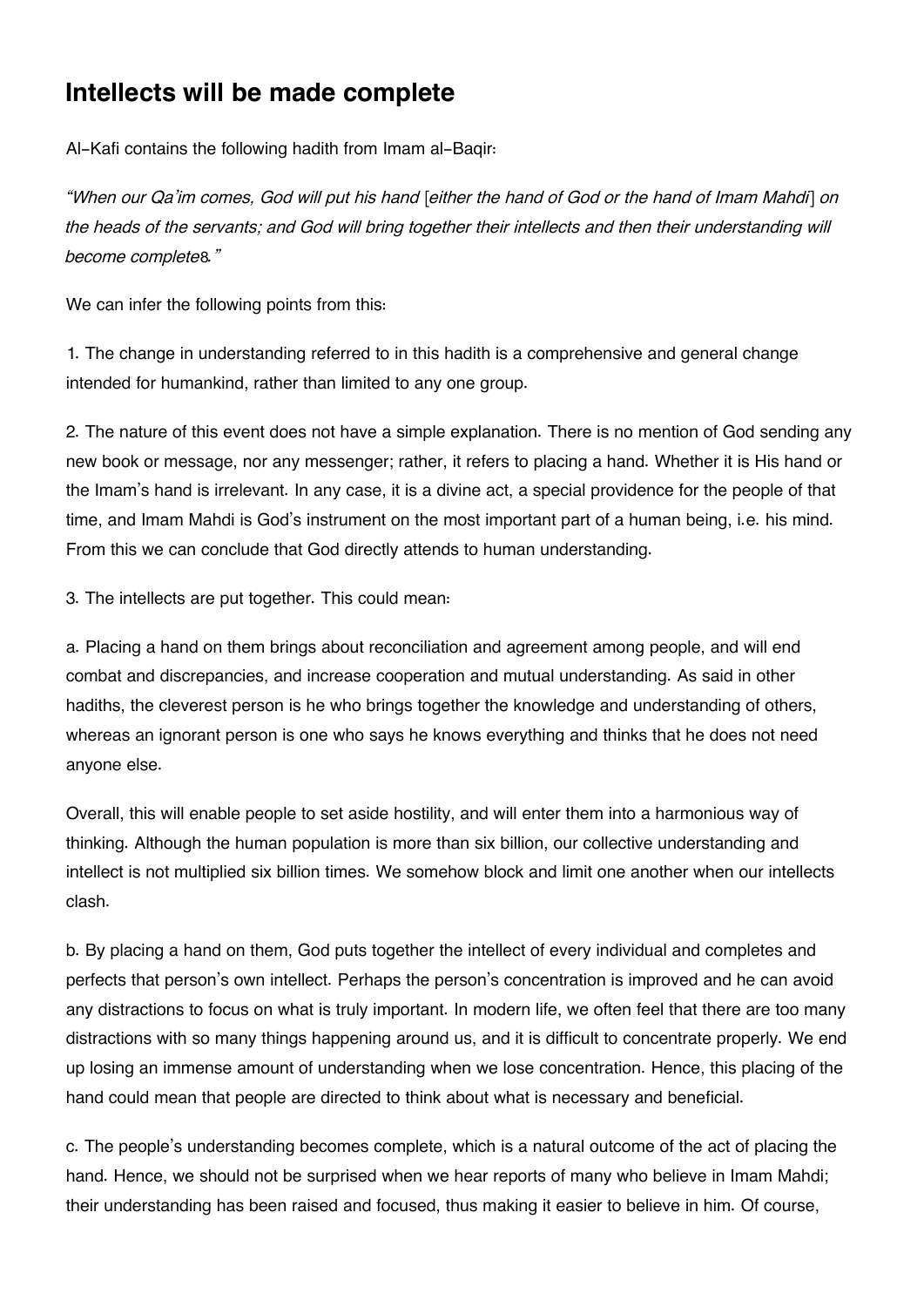there could be more interpretations than what we have presented.

So far we have discussed that when Imam Mahdi reappears, there will be a sudden change in the people's understanding in general, and particularly in a select group who are relatively speaking superior to the believers in any previous age. The following introduces the condition with respect to science and technology.

### **[Science and Technology](#page--1-0)**

We have reports from the Infallibles that suggest certain progressions will occur in the fields of science and technology. In Bihar al-Anwar, Imam al-Sadiq is reported to have said:

Knowledge consists of twenty-seven letters[9](#page--1-0), and all the knowledge brought by the prophets only comprises two out of twenty-seven. Until now, people had not learned except two out of the twentyseven. When our Qa'im comes, he will introduce twenty-five more parts of knowledge and will spread this knowledge amongst all people. And he will add this to the two parts from the previous prophets, so that the twenty-seven parts become complete[10](#page--1-0).

Knowledge will reach its peak during the time of Imam Mahdi. It is not difficult to comprehend how knowledge may undergo a rapid expansion. If we compare the progress of knowledge, science, and new discoveries in the last fifty years with the rest of the progress in the history of mankind, then the last fifty years achieved more than what came before it. Hence, this assertion is not surprising. Indeed, in the field of knowledge, the more one knows, the more one is encouraged and intrigued to ask questions, which ultimately leads to more knowledge.

Regarding this hadith, we are unsure of whether it refers to a particular kind of knowledge or whether it refers to knowledge needed to achieve human perfection. In Islamic sources, knowledge is sometimes used in a broader sense and at other times it is used in a specific sense. For example, Prophet Muhammad said, *"Seek knowledge even if it requires you to travel to China*[11](#page--1-0)*."* In this instance, the mention of knowledge could not have been Islamic knowledge since China did not have Islam. In this instance, therefore, the meaning of knowledge is broad.

On another occasion, Prophet Muhammad noticed that people had gathered around a person and were asking him questions, and he was answering them. The people were amazed and impressed. When the Prophet enquired as to who this person was, they replied that he is an expert in genealogy of Arabs; he can describe any person's forefathers. In response to this, the Prophet said, *"Knowledge is three: beliefs (ayah muhkamah), morals (sunnah qa'imah), or duties and responsibilities (faridah, adilah). Anything extra to these three is a grace (fadl)*[12](#page--1-0)*."*

In other words, priority should be given to that which helps in human perfection. If a person does not know the depth of their genealogy, then it will not limit them in their pursuit of perfection. And when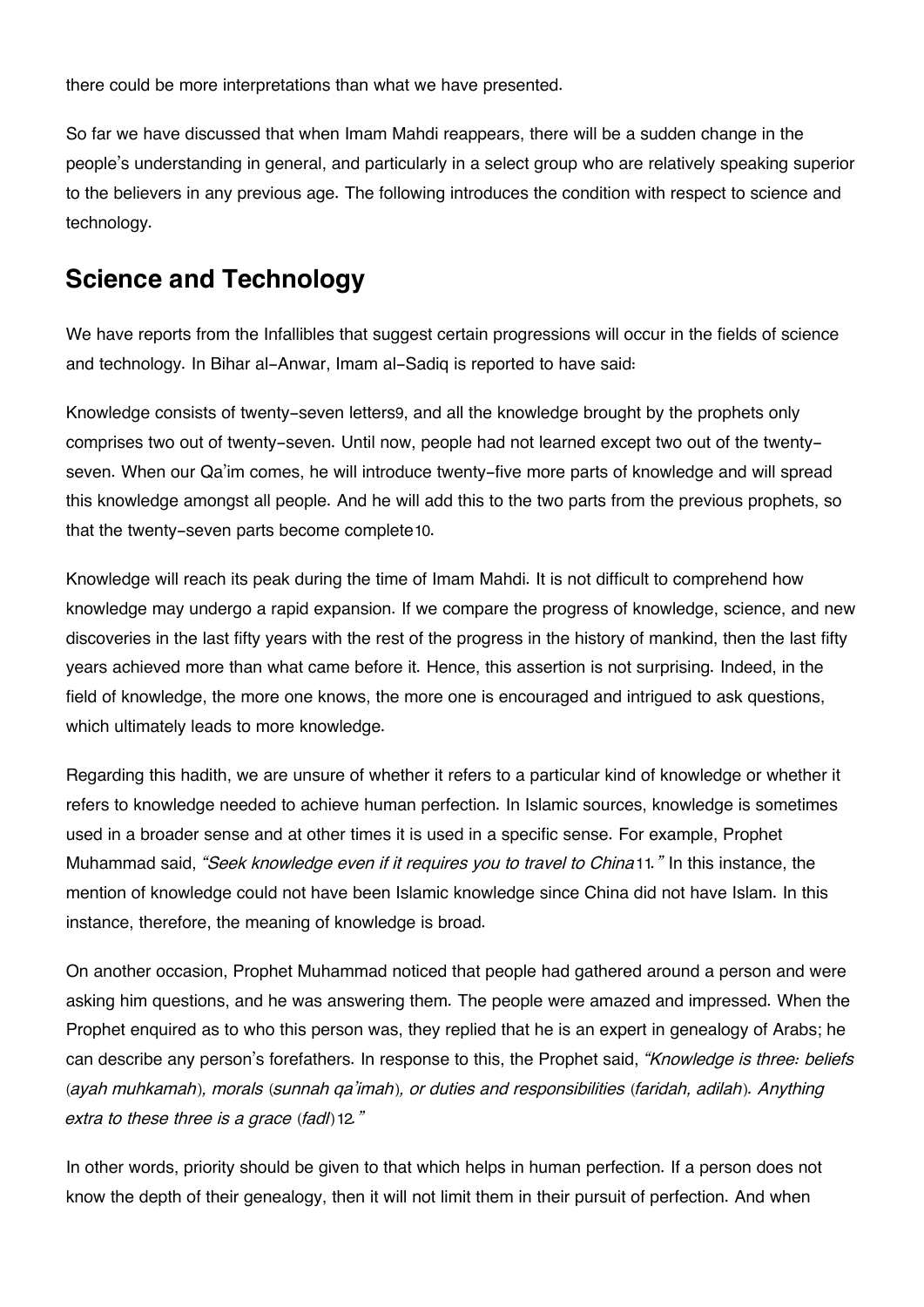Imam al- Sadiq mentions the twenty-seven types of knowledge, we cannot say for certain whether they are all general knowledge, or the specific knowledge that is required to achieve human perfection. In any case, we can conclude that there will be an extraordinary expansion in knowledge.

## **[Communications Technology](#page--1-0)**

It seems that another area for expansion and advancement will be the technology related to communications. Imam Sadiq says, *"When Imam Mahdi appears, God will strengthen the Shi'as' hearing and vision so much so that whilst the Imam is in his own place and they are in other parts of the world, they will be able to see and hear him without any intermediary*[13](#page--1-0)*."*

Today, we can understand how this may happen. But fourteen centuries ago this would have been unimaginable. At that time, many were not able to read or write, and the most they could do was to send verbal messages. Again, we are unsure if this hadith is what we see in modern technologies or whether we will still witness further advancements.

A similar point is mentioned in another hadith from Imam Sadiq:

*"Surely a believer, during the time of Qa'im, will be in the east and will be able to see his brother in the west, and a believer will be in the west and will be able to see his brother in the east*[14](#page--1-0)*."*

Once again, it cannot be concluded for certain whether this is technology or a special power granted to believers.

In sermon 150 of Nahjul-Balaghah, Imam Ali speaks about the future, and many thinkers have considered this to be a reference to the time of Imam Mahdi, because the description it gives is compatible with what we know already regarding the end of time. Imam Ali says:

*"The eyes of the people will be enlightened by the Qur'an, and the interpretation of the Qur'an will be thrown into their ears. And they will be given the cup of wisdom in the morning and in the evening*[15](#page--1-0)*."*

Perhaps this refers to the contemporary personal mobile devices, or even something more advanced. In any case, it was unimaginable for the people at that time. From this excerpt, it seems that the Imam is emphasising the universal distribution of wisdom, that every person in the end of time will have access to the interpretation of the Qur'an, and to wisdom.

This has been possible with the spread of knowledge through books, electronics, and social media. This is why this prediction is not difficult to accept now, albeit it was something difficult for people to fathom in the past. The reality today is that a person in a remote area may have the same access to information that we have in a major modern city.

Regarding the topic of communications during the time of Imam Mahdi, I wish to also highlight the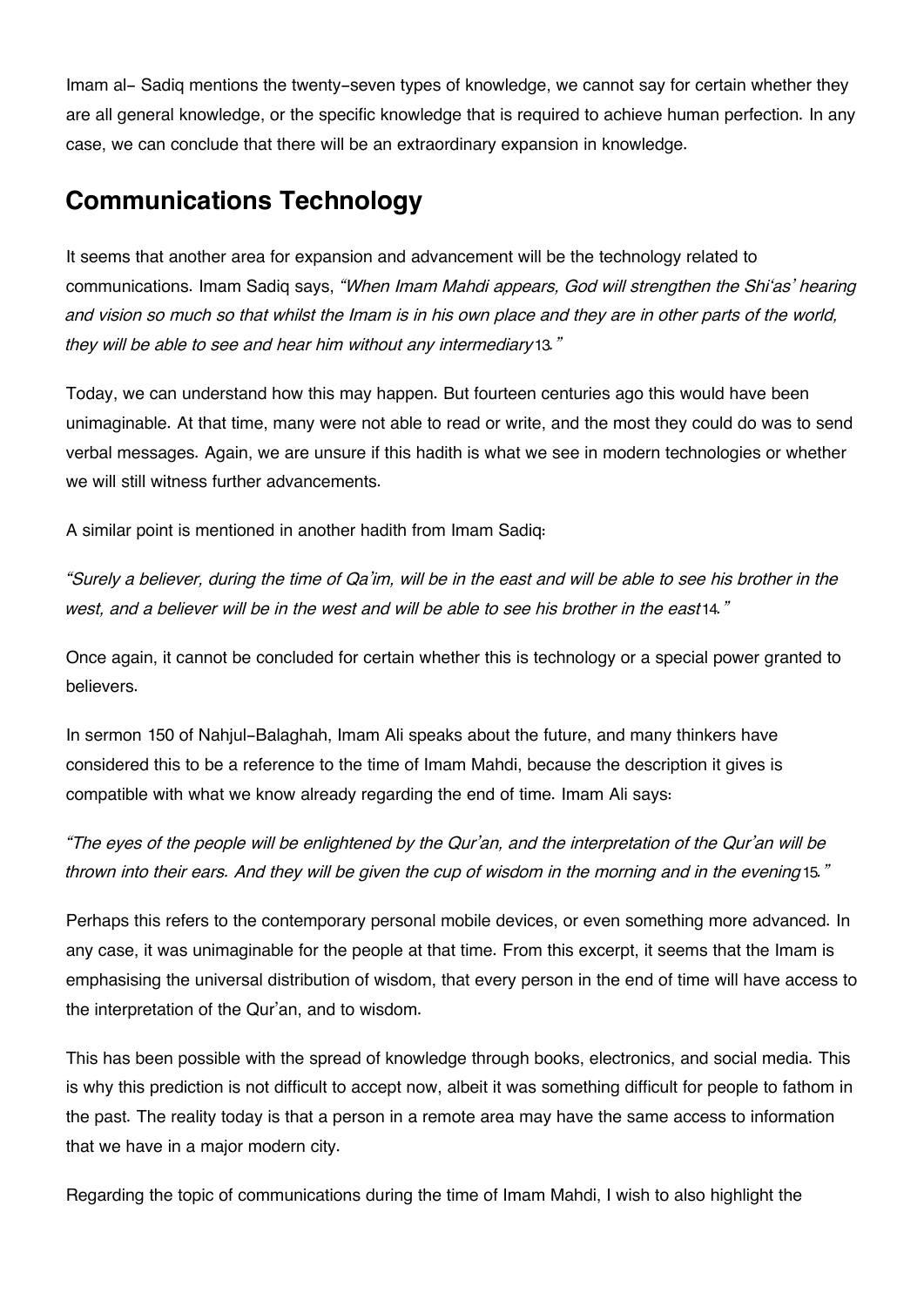following hadith from Imam Sadiq, *"When Mahdi comes, what you are supposed to do is in your hand. If something happens to you and you do not know what to do, look at your palm and there you will find your answer*[16](#page--1-0)*."*

In Kamal al-Din of Shaykh Saduq, Prophet Muhammad refers to the ninth Imam after Imam Husayn, i.e. Imam Mahdi, as: *"He with whom God will fill the earth with light after darkness, and with justice after oppression, and with knowledge after ignorance*[17](#page--1-0)*."*

This clearly shows that the Imam will bring not only justice, but also knowledge, to which everyone will have access without restriction. In turn, this will help in curbing crime. Imam Baqir states:

*"One of the reasons why Mahdi is called Mahdi [lit. the guided] is because whatever is hidden and secret will become known to him to the extent that a murderer or criminal who is in his own house will be detected without anyone knowing about him, but Imam Mahdi will command people to go and bring him from his house. And people in their own houses will be afraid to speak lest they say or do something wrong, as if the wall may bear witness against them*[18](#page--1-0)*."* Such a situation may be due to a miracle that the Imam possesses, or through technology.

## **[Transport](#page--1-0)**

Regarding the modes of transport in the end of time, Imam al-Baqir says, *"There is something kept for your master [i.e. Imam Mahdi] and it is called sa'b (difficult/strong)*[19](#page--1-0)*."*

He was asked: 'What is sa'b?' The Imam replied: *"Something like a cloud, but with thunder and lightning* [*i.e. electricity*] and your Imam will mount it and ride on the clouds [20](#page--1-0)." This seems to be a reference to a development in the technology of transportation.

## **[Information](#page--1-0)**

Another interesting report, which some people say may refer to today's satellite technologies, or it could be something that is yet to be developed, is that Imam al-Sadiq tells his people:

*"When Imam Mahdi comes he will have knowledge about whatever is hidden in the earth, whether it is inside a high mountain or in the depth of a valley [i.e. inside the earth]; nothing of the treasures of the earth will be hidden from him."*

Somehow the Imam would have this knowledge, and would not need to dig or explore to find out what is hidden inside the earth. We can see that some of this is already happening today, with the technologies and techniques that currently exist.

Again, Imam al-Sadiq states: *"When our Qa'im begins to rise up, the earth will be shining and people will not be in need of the light of the Sun*[21](#page--1-0)*."* This may be referring to nuclear energy used for lighting, or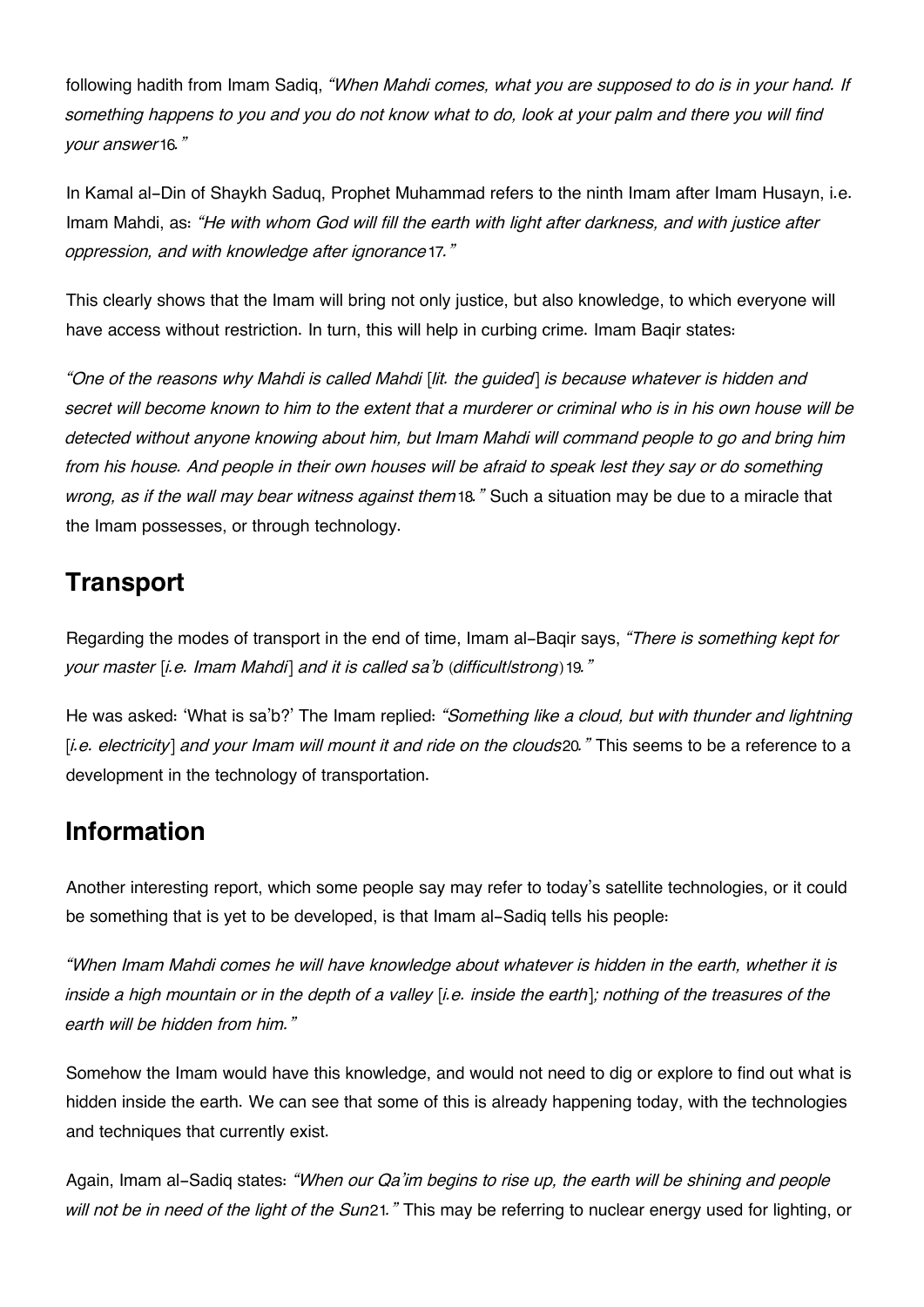to the current electrical methods used for generating light. Certainly in the past people would have been limited to the Sun for its light, but during the time of Imam Mahdi, the earth itself would be a source of lighting.

فعند ذلك يرتاب المبطلون 334 .al-Ghaybah, p. 334 [2.](#page--1-0) Indeed Ibn Sina was a great man and most of his knowledge was gained through self-inspiration and not from any teachers. [3.](#page--1-0) Shaykh Saduq, Kamal ud-Din wa Tamam um-Ni'mat, p. 287 المهدي من ولدي۔۔۔ تون له غيبة و حيرة تضل فيها الأمم [4.](#page--1-0) Bihar al-Anwar, vol. 52, p. 95 أقرب ما يكون العباد من اللّه جل ذكره و أرضى ما يكون عنهم إذا افتقتدوا حجة تبطل حجة اله جل ذكره و لا ميثاقه فعندها فتوقعوا الفرج صباحا و مساء فإن أشد ما يكون غضب اللّه على أعدائه إذا افتقدوا حجته و لم يظهر لهم و قد علم أن أولياءه لا يرتابون و لو علم أنهم يرتابون ما غيب حجته عنهم طرفة عين [5.](#page--1-0) Al-Kafi, vol. 1, p. 91 إنّ اللّه عزّ و جلّ علم أنّه يكون في آخر الزّمان اقوام متعمقون فأنزل اللّه تعالى قل هو اله أحد و الايات من سورة الحديد إل قوله عليم بذات الصدور فمن رام وراء ذلك فقد هلك [6.](#page--1-0) Bihar ul-Anwar, vol. 52, p. 122 تمتد الغيبة بولى اللّه الثانى عشر من أوصياء رسول اللّه صلى اللّه عليه و اله و سلم و الأئمة بعده۔۔۔ إن اهل زمان غيبته القائلين بإمامته المنتظرين لظهوره أفضل أهل كلّ زمان لأن اللّه تعالى ذكره أعطاهم من العقول ولإفهام و المعرفة ما صارت به الغيبة عندهم بمنزلة المشاهدة [7.](#page--1-0) Bihar ul-Anwar, vol. 52, p. 122 اولئك المخلصون حقا و شيعتنا صدقا و الدعاة إل دين اله سرا و جهرا [8.](#page--1-0) Al-Kafi, vol. 1, Kitabul-Aql wal-Jahl, No. 21 إذا قام قائمنا وضم اللّه يده على رؤوس العباد فجمم بها عقولهم و كملت به أحلامهم [9.](#page--1-0) The word used is letters, but this may actually refer to types of knowledge, or parts of knowledge. [10.](#page--1-0) Bihar ul-Anwar, vol. 52, p. 336 العلم سبعة و عشرون حرفا جميع ما جاءت به الرسل حرفان فلم يعرف الناس حتى اليوم غير الحرفين فإذا قام القائم أخرج الخمسة و العشرين حرفا فبثها فى الناس و ضم إليها الحرفين حت يبثها سبعة و عشرين حرفا [11.](#page--1-0) Wasailul-Shia, vol. 27, p. 27 اطلبوا العلم و لو بالصين [12.](#page--1-0) Al-Kafi, vol. 1, p. 32 انما العلم ثلاثة اَية محمة أوفريضة عادلة أو سنة قائمة و ما خلاهن فهو فضل [13.](#page--1-0) Rawzat ul-Kafi, p. 241 ان قائمنا اذا قام مد اللّه عز و جل لشيعتنا في اسماعهم و ابصارهم حتى لا يكون بينهم و بين القائم بريد يكلمهم فيسمعون و ينظرون اليه و هو في مكانه [14.](#page--1-0) Bihar ul-Anwar, vol. 52, p. 391 ان المؤمن في الزمان القائم و هو بالمشرق ليرى اخاه الذي في المغرب و كذا الذي في المغرب يرى اخاه الذي في المشرق [15.](#page--1-0) Nahjul-Balaghah, Sermon No. 150